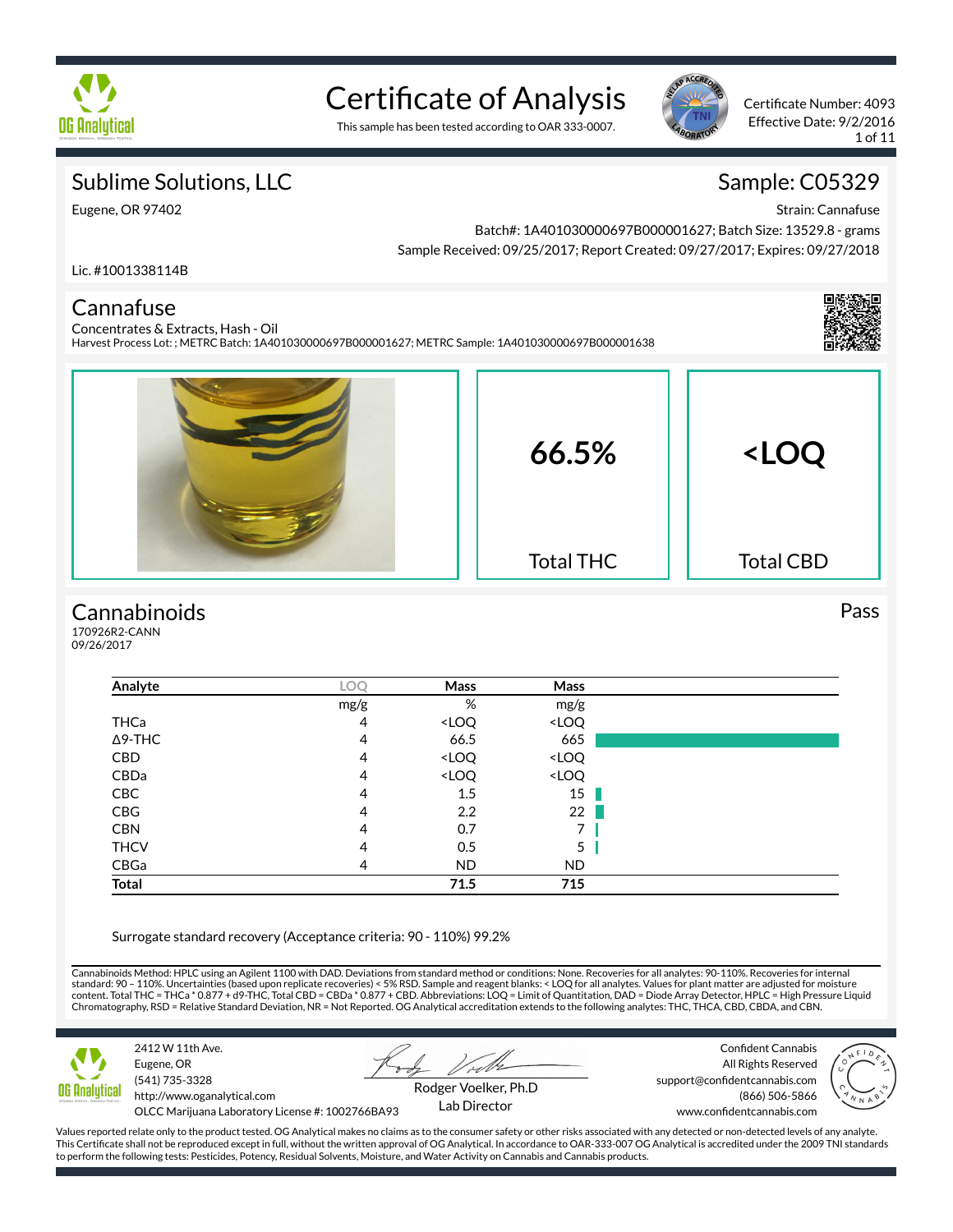

# Certificate of Analysis

This sample has been tested according to OAR 333-0007.



Certificate Number: 4093 Effective Date: 9/2/2016 2 of 11

### Sublime Solutions, LLC

Eugene, OR 97402

### Sample: C05329

Strain: Cannafuse

Batch#: 1A401030000697B000001627; Batch Size: 13529.8 - grams Sample Received: 09/25/2017; Report Created: 09/27/2017; Expires: 09/27/2018

#### Lic. #1001338114B

### **Cannafuse**

Concentrates & Extracts, Hash - Oil Harvest Process Lot: ; METRC Batch: 1A401030000697B000001627; METRC Sample: 1A401030000697B000001638

### Pesticides

170926-PEST 09/27/2017

| Analyte             | LOO   | Limit      | Mass       | <b>Status</b> | Analyte                | <b>LOO</b> | Limit      | Mass                             | <b>Status</b> |
|---------------------|-------|------------|------------|---------------|------------------------|------------|------------|----------------------------------|---------------|
|                     | PPM   | <b>PPM</b> | <b>PPM</b> |               |                        | <b>PPM</b> | <b>PPM</b> | <b>PPM</b>                       |               |
| Abamectin           | 0.203 | 0.500      | <b>ND</b>  | Pass          | Imazalil               | 0.051      | 0.200      | <b>ND</b>                        | Pass          |
| Acephate            | 0.380 | 0.400      | <b>ND</b>  | Pass          | Imidacloprid           | 0.051      | 0.400      | <b>ND</b>                        | Pass          |
| Acequinocyl         | 0.380 | 2.000      | <b>ND</b>  | Pass          | <b>Kresoxim Methyl</b> | 0.051      | 0.400      | <b>ND</b>                        | Pass          |
| Acetamiprid         | 0.051 | 0.200      | <b>ND</b>  | Pass          | Malathion              | 0.025      | 0.200      | <b>ND</b>                        | Pass          |
| Aldicarb            | 0.051 | 0.400      | <b>ND</b>  | Pass          | Metalaxyl              | 0.025      | 0.200      | <b>ND</b>                        | Pass          |
| Azoxystrobin        | 0.051 | 0.200      | <b>ND</b>  | Pass          | Methiocarb             | 0.025      | 0.200      | <b>ND</b>                        | Pass          |
| <b>Bifenazate</b>   | 0.025 | 0.200      | <b>ND</b>  | Pass          | Methomyl               | 0.127      | 0.400      | <b>ND</b>                        | Pass          |
| <b>Bifenthrin</b>   | 0.127 | 0.200      | <b>ND</b>  | Pass          | Methyl Parathion       | 0.051      | 0.200      | <b>ND</b>                        | Pass          |
| <b>Boscalid</b>     | 0.254 | 0.400      | <b>ND</b>  | Pass          | <b>MGK-264</b>         | 0.051      | 0.200      | <b>ND</b>                        | Pass          |
| Carbaryl            | 0.051 | 0.200      | <b>ND</b>  | Pass          | Myclobutanil           | 0.127      | 0.200      | <b>ND</b>                        | Pass          |
| Carbofuran          | 0.051 | 0.200      | <b>ND</b>  | Pass          | Naled                  | 0.127      | 0.500      | <b>ND</b>                        | Pass          |
| Chlorantraniliprole | 0.152 | 0.200      | <b>ND</b>  | Pass          | Oxamyl                 | 0.051      | 1.000      | <b>ND</b>                        | Pass          |
| Chlorfenapyr        | 0.051 | 1.000      | <b>ND</b>  | Pass          | Paclobutrazol          | 0.076      | 0.400      | <b>ND</b>                        | Pass          |
| Chlorpyrifos        | 0.051 | 0.200      | <b>ND</b>  | Pass          | Permethrins            | 0.178      | 0.200      | <b>ND</b>                        | Pass          |
| Clofentezine        | 0.152 | 0.200      | <b>ND</b>  | Pass          | Phosmet                | 0.051      | 0.200      | <b>ND</b>                        | Pass          |
| Cyfluthrin          | 0.051 | 1.000      | <b>ND</b>  | Pass          | Piperonyl Butoxide     | 0.051      | 2.000      | <loq< td=""><td>Pass</td></loq<> | Pass          |
| Cypermethrin        | 0.051 | 1.000      | <b>ND</b>  | Pass          | Prallethrin            | 0.178      | 0.200      | <b>ND</b>                        | Pass          |
| Daminozide          | 0.888 | 1.000      | <b>ND</b>  | Pass          | Propiconazole          | 0.254      | 0.400      | <b>ND</b>                        | Pass          |
| Diazinon            | 0.051 | 0.200      | <b>ND</b>  | Pass          | Propoxur               | 0.025      | 0.200      | <b>ND</b>                        | Pass          |
| <b>Dichlorvos</b>   | 0.127 | 1.000      | <b>ND</b>  | Pass          | Pyrethrins             | 0.380      | 1.000      | <b>ND</b>                        | Pass          |
| Dimethoate          | 0.051 | 0.200      | <b>ND</b>  | Pass          | Pyridaben              | 0.051      | 0.200      | <b>ND</b>                        | Pass          |
| Ethoprophos         | 0.051 | 0.200      | <b>ND</b>  | Pass          | Spinosad               | 0.051      | 0.200      | <b>ND</b>                        | Pass          |
| Etofenprox          | 0.051 | 0.400      | <b>ND</b>  | Pass          | Spiromesifen           | 0.051      | 0.200      | <b>ND</b>                        | Pass          |
| Etoxazole           | 0.025 | 0.200      | <b>ND</b>  | Pass          | Spirotetramat          | 0.051      | 0.200      | <b>ND</b>                        | Pass          |
| Fenoxycarb          | 0.051 | 0.200      | <b>ND</b>  | Pass          | Spiroxamine            | 0.051      | 0.400      | <b>ND</b>                        | Pass          |
| Fenpyroximate       | 0.025 | 0.400      | <b>ND</b>  | Pass          | Tebuconazole           | 0.051      | 0.400      | <b>ND</b>                        | Pass          |
| Fipronil            | 0.051 | 0.400      | <b>ND</b>  | Pass          | Thiacloprid            | 0.051      | 0.200      | <b>ND</b>                        | Pass          |
| Flonicamid          | 0.051 | 1.000      | <b>ND</b>  | Pass          | Thiamethoxam           | 0.051      | 0.200      | <b>ND</b>                        | Pass          |
| Fludioxonil         | 0.025 | 0.400      | <b>ND</b>  | Pass          | Trifloxystrobin        | 0.051      | 0.200      | <b>ND</b>                        | Pass          |
| Hexythiazox         | 0.127 | 1.000      | <b>ND</b>  | Pass          |                        |            |            |                                  |               |

Pesticides Method: Sample preparation based upon AOAC 2007.01 with in-house SPE cleanup. Analytical determination performed using an Agilent 1100 HPLC with<br>ABSciex 3200 LC-MS/MS. QA/QC: Deviations from standard method or c = Parts Per Billion, ND = Not Determined, NA = Not Analyzed, RSD = Relative Standard Deviation; NR = Not Reported



2412 W 11th Ave. Eugene, OR (541) 735-3328 http://www.oganalytical.com

Confident Cannabis All Rights Reserved support@confidentcannabis.com



OLCC Marijuana Laboratory License #: 1002766BA93

Rodger Voelker, Ph.D Lab Director

(866) 506-5866

www.confidentcannabis.com

Values reported relate only to the product tested. OG Analytical makes no claims as to the consumer safety or other risks associated with any detected or non-detected levels of any analyte. This Certificate shall not be reproduced except in full, without the written approval of OG Analytical. In accordance to OAR-333-007 OG Analytical is accredited under the 2009 TNI standards to perform the following tests: Pesticides, Potency, Residual Solvents, Moisture, and Water Activity on Cannabis and Cannabis products.



Pass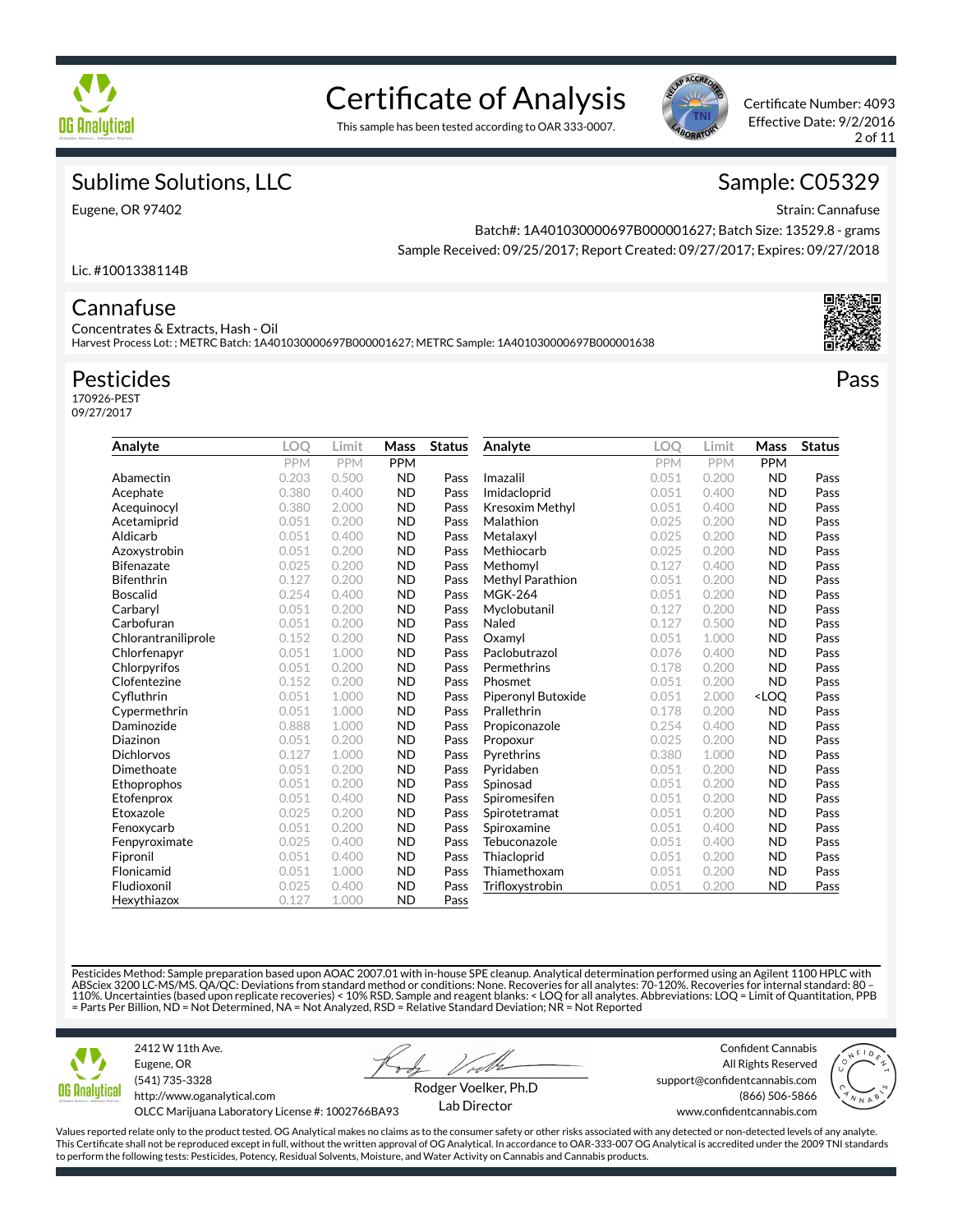

# Certificate of Analysis

This sample has been tested according to OAR 333-0007.



Certificate Number: 4093 Effective Date: 9/2/2016 3 of 11

### Sublime Solutions, LLC

Eugene, OR 97402

### Sample: C05329

Strain: Cannafuse

Pass

Batch#: 1A401030000697B000001627; Batch Size: 13529.8 - grams Sample Received: 09/25/2017; Report Created: 09/27/2017; Expires: 09/27/2018

Lic. #1001338114B

### **Cannafuse**

Concentrates & Extracts, Hash - Oil Harvest Process Lot: ; METRC Batch: 1A401030000697B000001627; METRC Sample: 1A401030000697B000001638

### Residual Solvents

170925-RS 08/02/2017

| Analyte                | LOQ            | Limit          | Mass                             | <b>Status</b> |
|------------------------|----------------|----------------|----------------------------------|---------------|
|                        | <b>PPM</b>     | <b>PPM</b>     | <b>PPM</b>                       |               |
| 1,4-Dioxane            | 50             | 380            | <b>ND</b>                        | Pass          |
| 2-Butanol              | 100            | 5000           | ND                               | Pass          |
| 2-Ethoxy-Ethanol       | 50             | 160            | <b>ND</b>                        | Pass          |
| Acetone                | 200            | 5000           | <loq< td=""><td>Pass</td></loq<> | Pass          |
| Acetonitrile           | 80             | 410            | ND                               | Pass          |
| Benzene                | $\overline{2}$ | $\overline{2}$ | <b>ND</b>                        | Pass          |
| <b>Butanes</b>         | 50             | 5000           | ND                               | Pass          |
| Cumene                 | 50             | 70             | ND                               | Pass          |
| Cyclohexane            | 50             | 3880           | ND                               | Pass          |
| Ethyl-Acetate          | 80             | 5000           | ND                               | Pass          |
| Ethyl-Ether            | 50             | 5000           | ND                               | Pass          |
| <b>Ethylene Glycol</b> | 80             | 620            | ND                               | Pass          |
| Ethylene Oxide         | 50             | 50             | ND                               | Pass          |
| Heptane                | 50             | 5000           | <b>ND</b>                        | Pass          |
| Hexanes                | 90             | 290            | ND                               | Pass          |
| Isopropanol            | 200            | 5000           | ND                               | Pass          |
| Isopropyl-Acetate      | 50             | 5000           | ND                               | Pass          |
| Methanol               | 80             | 3000           | <b>ND</b>                        | Pass          |
| Pentanes               | 50             | 5000           | ND                               | Pass          |
| Propane                | 50             | 5000           | ND                               | Pass          |
| Tetrahydrofuran        | 50             | 720            | ND                               | Pass          |
| Toluene                | 90             | 890            | <b>ND</b>                        | Pass          |
| Xylenes                | 90             | 2170           | ND                               | Pass          |

Solvents Method: Based on USP<461> using static-headspace with a PerkinElmer HS40/Agilent 6890 GC/Agilent 5973 Mass Spectrometer. QA/QC: Deviations from standard method or conditions: None. Recoveries for internal standard: 80-110%. Uncertainties: Not determined. Reagent blanks: < LOQ for all analytes.<br>Abbreviations: LOQ = Limit of Quantitation, PPM = ug/g, ND = None Detec



Eugene, OR (541) 735-3328 http://www.oganalytical.com

2412 W 11th Ave.

Confident Cannabis All Rights Reserved support@confidentcannabis.com



OLCC Marijuana Laboratory License #: 1002766BA93

Rodger Voelker, Ph.D Lab Director

(866) 506-5866 www.confidentcannabis.com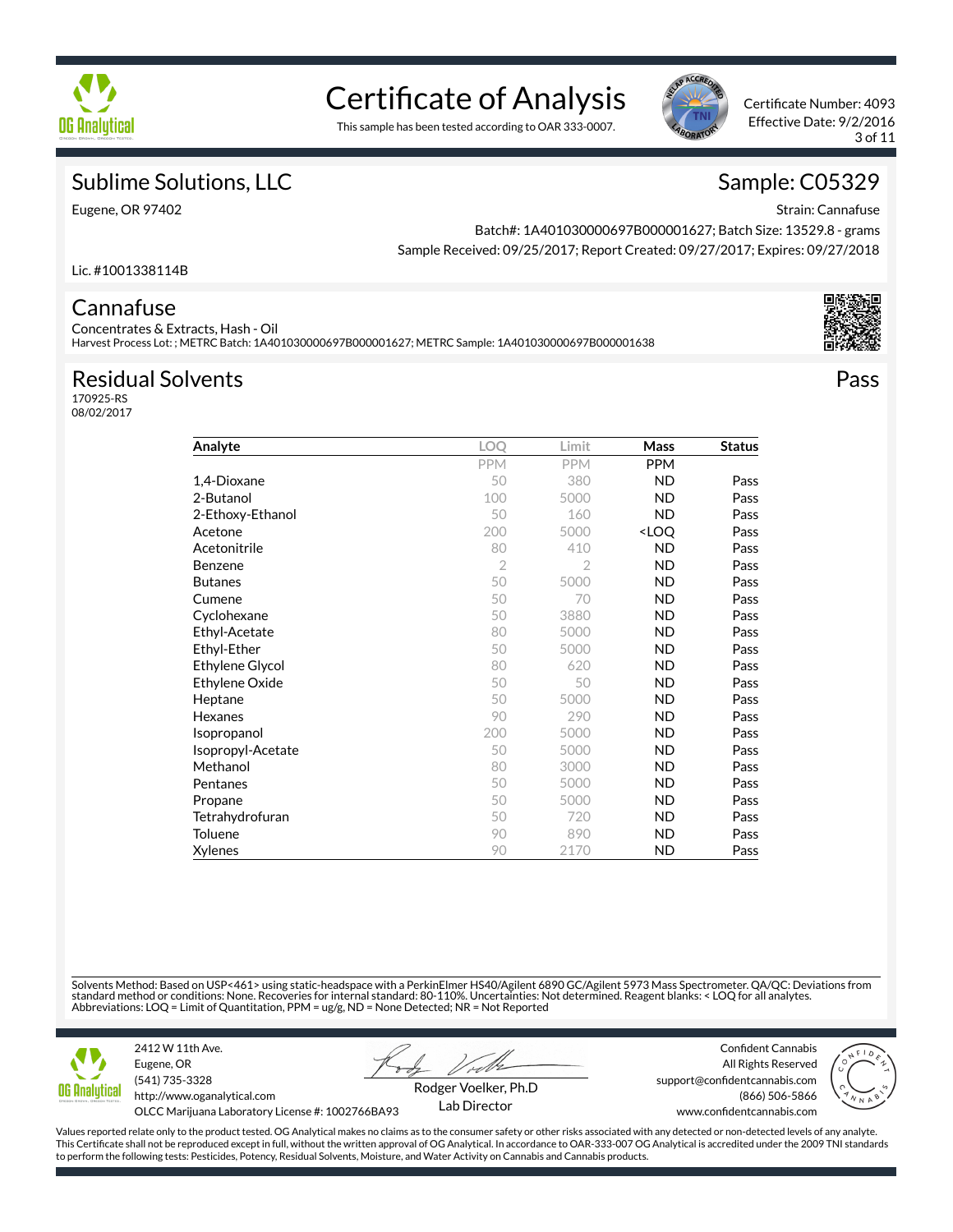



Effective Date: 9/2/2016 4 of 11

## Sublime Solutions, LLC

Eugene, OR 97402

# Sample: C05329

Strain: Cannafuse

Batch#: 1A401030000697B000001627; Batch Size: 13529.8 - grams Sample Received: 09/25/2017; Report Created: 09/27/2017; Expires: 09/27/2018

Lic. #1001338114B

### **Cannafuse**

Concentrates & Extracts, Hash - Oil Harvest Process Lot: ; METRC Batch: 1A401030000697B000001627; METRC Sample: 1A401030000697B000001638

# Quality Control Data

| <b>Analytical Batch ID</b> | QC Sample ID | Assay Name                 | <b>QC Category Name</b> |
|----------------------------|--------------|----------------------------|-------------------------|
| 170926-PEST                |              | <b>Required Pesticides</b> | <b>Blank</b>            |
| <b>QC Notes</b>            |              |                            |                         |
| None                       |              |                            |                         |

| Compounds           | Method Blank (ppb) | LCL (ppb) |
|---------------------|--------------------|-----------|
| Abamectin           | 0                  | 2.5       |
| Acephate            | $\mathbf 0$        | 2.5       |
| Acequinocyl         | Ω                  | 2.5       |
| Acetamiprid         |                    | 2.5       |
| Aldicarb            | ი                  | 2.5       |
| Azoxystrobin        | 0                  | 2.5       |
| Bifenazate          | 0                  | 2.5       |
| Bifenthrin          | 0                  | 2.5       |
| Boscalid            | 0                  | 2.5       |
| Carbaryl            | n                  | 2.5       |
| Carbofuran          |                    | 2.5       |
| Chlorantraniliprole |                    | 2.5       |
| Chlorfenapyr        | 0                  | 2.5       |
| Chlorpyrifos        |                    | 2.5       |
| Clofentezine        | O                  | 2.5       |
| Cyfluthrin          | 0                  | 2.5       |
| Cypermethrin        | 0                  | 2.5       |
| Daminozide          | 0                  | 20        |
| Diazinon            | n                  | 2.5       |
| <b>Dichlorvos</b>   |                    | 5         |
| Dimethoate          | O                  | 2.5       |
| Ethoprophos         |                    | 2.5       |
| Etofenprox          | 0                  | 2.5       |
| Etoxazole           | 0                  | 2.5       |
| Fenoxycarb          | 0                  | 2.5       |
| Fenpyroximate       | 0                  | 2.5       |
| Fipronil            |                    | 2.5       |
| Flonicamid          |                    | 2.5       |
| Fludioxonil         | 0                  | 2.5       |
| Hexythiazox         | O                  | 2.5       |



2412 W 11th Ave. Eugene, OR (541) 735-3328 http://www.oganalytical.com

Confident Cannabis All Rights Reserved support@confidentcannabis.com (866) 506-5866 www.confidentcannabis.com



OLCC Marijuana Laboratory License #: 1002766BA93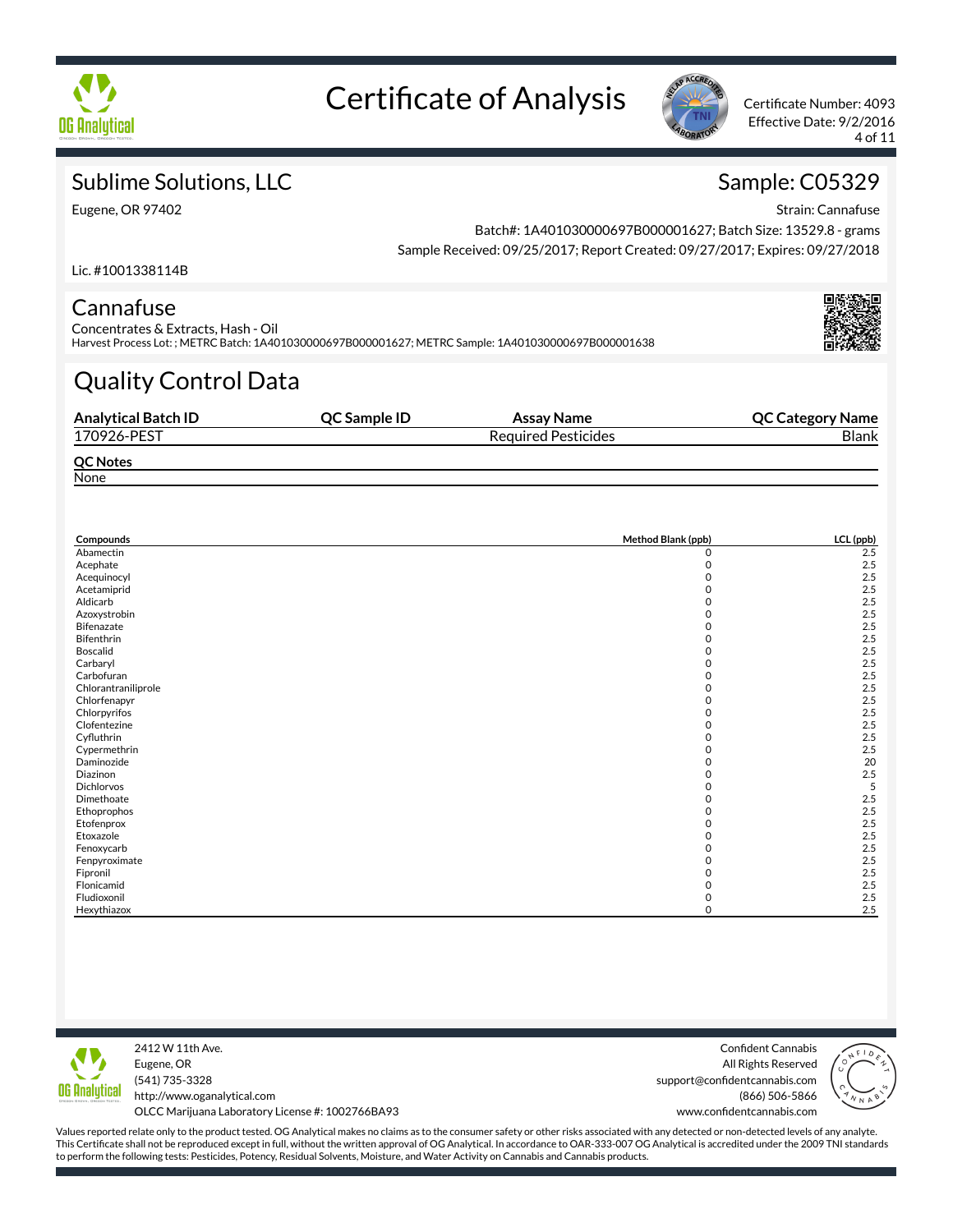



Effective Date: 9/2/2016 5 of 11

## Sublime Solutions, LLC

Eugene, OR 97402

# Sample: C05329

Strain: Cannafuse

Batch#: 1A401030000697B000001627; Batch Size: 13529.8 - grams Sample Received: 09/25/2017; Report Created: 09/27/2017; Expires: 09/27/2018

Lic. #1001338114B

### **Cannafuse**

Concentrates & Extracts, Hash - Oil Harvest Process Lot: ; METRC Batch: 1A401030000697B000001627; METRC Sample: 1A401030000697B000001638

# Quality Control Data

| <b>Analytical Batch ID</b> | <b>OC Sample ID</b> | Assay Name                 | <b>QC Category Name</b> |
|----------------------------|---------------------|----------------------------|-------------------------|
| 170926-PEST                |                     | <b>Required Pesticides</b> | <b>Blank</b>            |
| <b>QC Notes</b>            |                     |                            |                         |
| None                       |                     |                            |                         |

| Compounds          | Method Blank (ppb) | LCL (ppb) |
|--------------------|--------------------|-----------|
| Imazalil           | 0                  | 2.5       |
| Imidacloprid       | 0                  | 2.5       |
| Kresoxim Methyl    | O                  | 2.5       |
| Malathion          | ი                  | 2.5       |
| Metalaxyl          | ი                  | 2.5       |
| Methiocarb         | 0                  | 2.5       |
| Methomyl           | ი                  | 2.5       |
| Methyl Parathion   | ი                  | 2.5       |
| <b>MGK-264</b>     |                    | 2.5       |
| Myclobutanil       |                    | 2.5       |
| Naled              | O                  | 2.5       |
| Oxamyl             |                    | 2.5       |
| Paclobutrazol      | ი                  | 2.5       |
| Permethrins        | 0                  | 2.5       |
| Phosmet            | 0                  | 2.5       |
| Piperonyl Butoxide | 0                  | 2.5       |
| Prallethrin        | 0                  | 2.5       |
| Propiconazole      | ი                  | 2.5       |
| Propoxur           | ი                  | 2.5       |
| Pyrethrins         | ი                  | 2.5       |
| Pyridaben          | ი                  | 2.5       |
| Spinosad           | ი                  | 2.5       |
| Spiromesifen       | ი                  | 2.5       |
| Spirotetramat      | ი                  | 2.5       |
| Spiroxamine        | 0                  | 2.5       |
| Tebuconazole       | ი                  | 2.5       |
| Thiacloprid        | ი                  | 2.5       |
| Thiamethoxam       | O                  | 2.5       |
| Trifloxystrobin    | ი                  | 2.5       |



2412 W 11th Ave. Eugene, OR (541) 735-3328 http://www.oganalytical.com

Confident Cannabis All Rights Reserved support@confidentcannabis.com (866) 506-5866 www.confidentcannabis.com



OLCC Marijuana Laboratory License #: 1002766BA93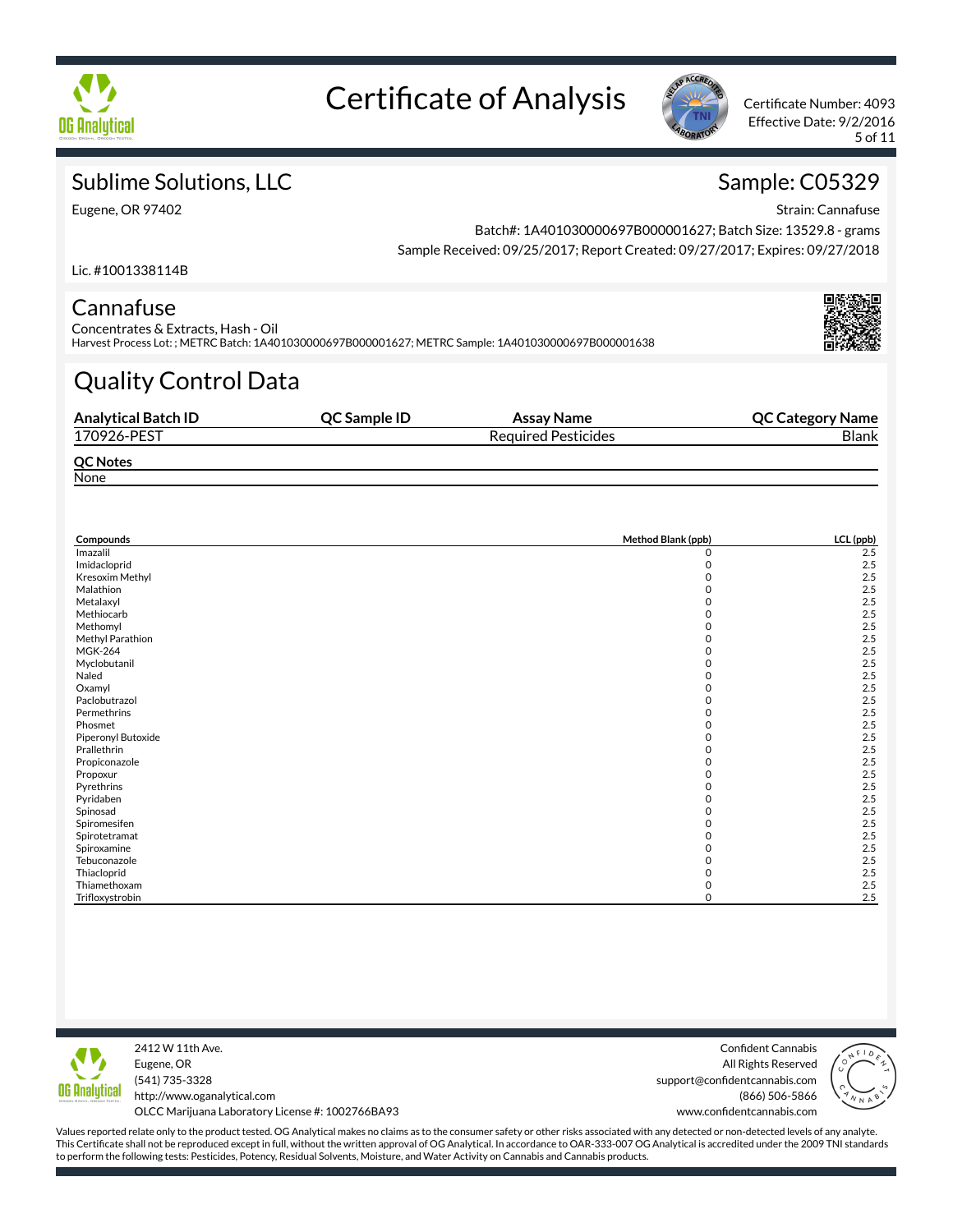



Effective Date: 9/2/2016 6 of 11

### Sublime Solutions, LLC

Eugene, OR 97402

# Sample: C05329

Strain: Cannafuse

Batch#: 1A401030000697B000001627; Batch Size: 13529.8 - grams Sample Received: 09/25/2017; Report Created: 09/27/2017; Expires: 09/27/2018

Lic. #1001338114B

### Cannafuse

Concentrates & Extracts, Hash - Oil Harvest Process Lot: ; METRC Batch: 1A401030000697B000001627; METRC Sample: 1A401030000697B000001638

# Quality Control Data

| <b>Analytical Batch ID</b> | <b>OC Sample ID</b> | Assay Name                 | <b>QC Category Name</b>      |
|----------------------------|---------------------|----------------------------|------------------------------|
| 170926-PEST                |                     | <b>Required Pesticides</b> | Lab Control Sample Duplicate |
| <b>QC Notes</b><br>Name.   |                     |                            |                              |

None

| Compounds           | LCS1 (ppb) | LCS2 (ppb)  | Added (ppb) | LCS1 (% Recov) | LCS2 (%Recov) | LCS1 Status | <b>LCS2 Status</b> | <b>RPD</b>     |
|---------------------|------------|-------------|-------------|----------------|---------------|-------------|--------------------|----------------|
| Abamectin           | 68.2       | 74.6        | 115         | 59.3           | 64.9          | Acceptable  | Acceptable         | 9              |
| Acephate            | 67         | 78.8        | 115         | 58.3           | 68.5          | Acceptable  | Acceptable         | 16.2           |
| Acequinocyl         | 49.3       | 51.8        | 115         | 42.9           | 45            | Acceptable  | Acceptable         | 4.9            |
| Acetamiprid         | 109.6      | 117.2       | 115         | 95.3           | 101.9         | Acceptable  | Acceptable         | 6.7            |
| Aldicarb            | 103        | 107.2       | 115         | 89.6           | 93.2          | Acceptable  | Acceptable         | $\overline{4}$ |
| Azoxystrobin        | 118.9      | 122.8       | 115         | 103.4          | 106.8         | Acceptable  | Acceptable         | 3.2            |
| <b>Bifenazate</b>   | 119.7      | 120.3       | 115         | 104.1          | 104.6         | Acceptable  | Acceptable         | 0.5            |
| <b>Bifenthrin</b>   | 127.7      | 122.5       | 115         | 111            | 106.5         | Acceptable  | Acceptable         | 4.2            |
| <b>Boscalid</b>     | 117.1      | 114.6       | 115         | 101.8          | 99.7          | Acceptable  | Acceptable         | 2.2            |
| Carbaryl            | 124.6      | 126.5       | 115         | 108.3          | 110           | Acceptable  | Acceptable         | 1.5            |
| Carbofuran          | 122.7      | 123.3       | 115         | 106.7          | 107.2         | Acceptable  | Acceptable         | 0.5            |
| Chlorantraniliprole | 97         | 99.3        | 115         | 84.3           | 86.3          | Acceptable  | Acceptable         | 2.3            |
| Chlorfenapyr        | 96.2       | 86.3        | 115         | 83.7           | 75            | Acceptable  | Acceptable         | 10.8           |
| Chlorpyrifos        | 98.8       | 95.5        | 115         | 85.9           | 83            | Acceptable  | Acceptable         | 3.4            |
| Clofentezine        | 100.7      | 98.6        | 115         | 87.6           | 85.7          | Acceptable  | Acceptable         | 2.1            |
| Cyfluthrin          | 92.7       | 80.2        | 115         | 80.6           | 69.7          | Acceptable  | Acceptable         | 14.5           |
| Cypermethrin        | 112.8      | 106.1       | 115         | 98.1           | 92.3          | Acceptable  | Acceptable         | 6.1            |
| Daminozide          | O          | $\mathbf 0$ | 115         | $\circ$        | 0             | Acceptable  | Acceptable         | <b>NA</b>      |
| Diazinon            | 90.5       | 95.4        | 115         | 78.7           | 83            | Acceptable  | Acceptable         | 5.3            |
| <b>Dichlorvos</b>   | 102.4      | 127         | 115         | 89             | 110.4         | Acceptable  | Acceptable         | 21.4           |
| Dimethoate          | 108.1      | 110.9       | 115         | 94             | 96.4          | Acceptable  | Acceptable         | 2.6            |
| Ethoprophos         | 97.3       | 91.2        | 115         | 84.6           | 79.3          | Acceptable  | Acceptable         | 6.5            |
| Etofenprox          | 127.1      | 121.9       | 115         | 110.5          | 106           | Acceptable  | Acceptable         | 4.2            |
| Etoxazole           | 124.3      | 122.7       | 115         | 108.1          | 106.7         | Acceptable  | Acceptable         | 1.3            |
| Fenoxycarb          | 128.3      | 125.8       | 115         | 111.6          | 109.4         | Acceptable  | Acceptable         | $\overline{2}$ |
| Fenpyroximate       | 121.3      | 118.2       | 115         | 105.5          | 102.8         | Acceptable  | Acceptable         | 2.6            |
| Fipronil            | 131        | 125.5       | 115         | 113.9          | 109.1         | Acceptable  | Acceptable         | 4.3            |
| Flonicamid          | 88.3       | 94.5        | 115         | 76.8           | 82.2          | Acceptable  | Acceptable         | 6.8            |
| Fludioxonil         | 120.1      | 120.9       | 115         | 104.4          | 105.1         | Acceptable  | Acceptable         | 0.7            |
| Hexythiazox         | 137.8      | 123.7       | 115         | 119.8          | 107.6         | Acceptable  | Acceptable         | 10.8           |



2412 W 11th Ave. Eugene, OR (541) 735-3328 http://www.oganalytical.com OLCC Marijuana Laboratory License #: 1002766BA93

Confident Cannabis All Rights Reserved support@confidentcannabis.com (866) 506-5866



Values reported relate only to the product tested. OG Analytical makes no claims as to the consumer safety or other risks associated with any detected or non-detected levels of any analyte. This Certificate shall not be reproduced except in full, without the written approval of OG Analytical. In accordance to OAR-333-007 OG Analytical is accredited under the 2009 TNI standards

to perform the following tests: Pesticides, Potency, Residual Solvents, Moisture, and Water Activity on Cannabis and Cannabis products.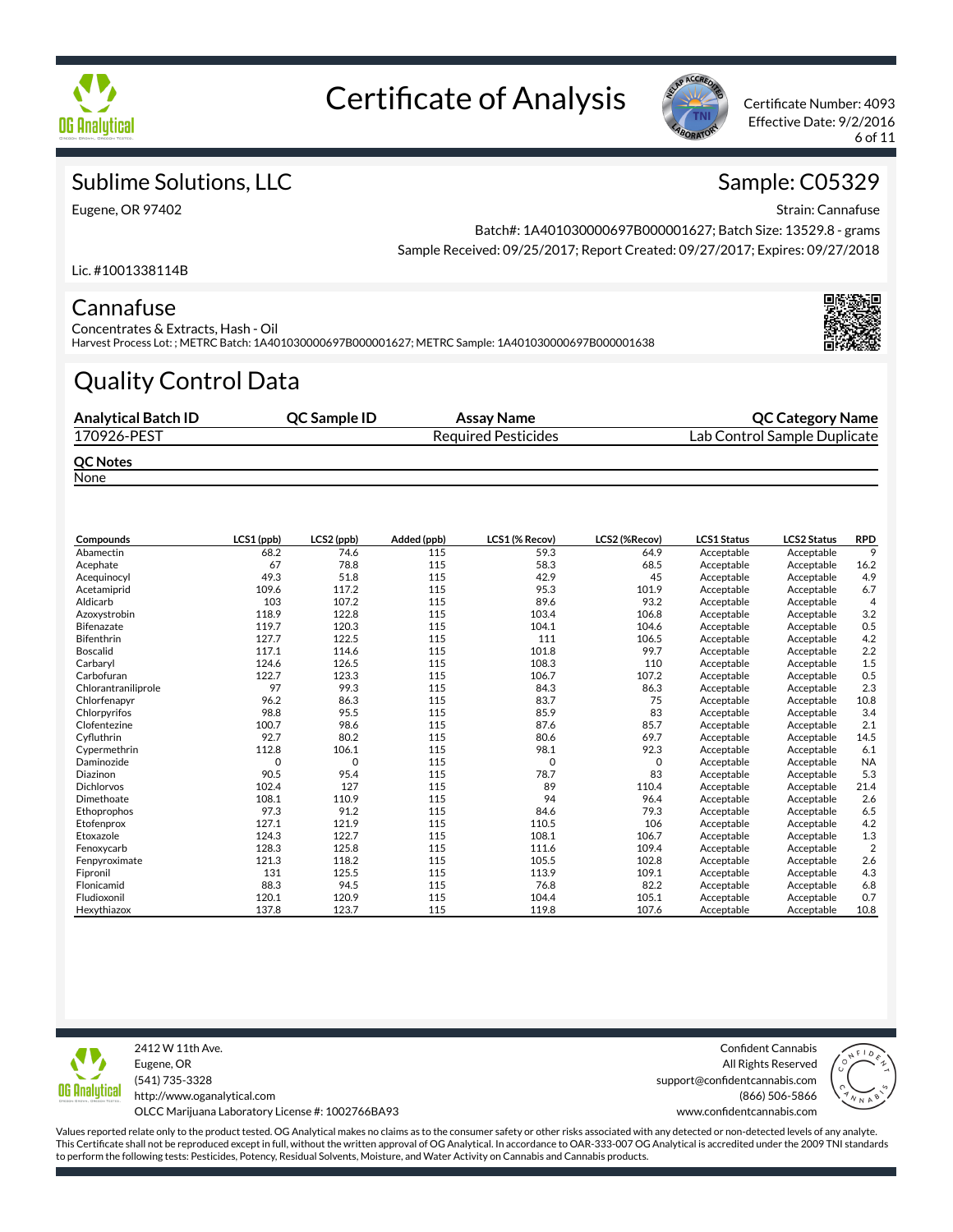



Effective Date: 9/2/2016 7 of 11

## Sublime Solutions, LLC

Eugene, OR 97402

## Sample: C05329

Strain: Cannafuse

Batch#: 1A401030000697B000001627; Batch Size: 13529.8 - grams Sample Received: 09/25/2017; Report Created: 09/27/2017; Expires: 09/27/2018

Lic. #1001338114B

### Cannafuse

Concentrates & Extracts, Hash - Oil Harvest Process Lot: ; METRC Batch: 1A401030000697B000001627; METRC Sample: 1A401030000697B000001638

# Quality Control Data

| <b>Analytical Batch ID</b>                                                                                    | <b>OC Sample ID</b> | Assay Name                 | <b>QC Category Name</b>      |
|---------------------------------------------------------------------------------------------------------------|---------------------|----------------------------|------------------------------|
| 170926-PEST                                                                                                   |                     | <b>Required Pesticides</b> | Lab Control Sample Duplicate |
| <b>QC Notes</b><br>$\mathbf{A}$ $\mathbf{B}$ $\mathbf{A}$ $\mathbf{B}$ $\mathbf{A}$ $\mathbf{B}$ $\mathbf{B}$ |                     |                            |                              |

None

| Compounds          | LCS1 (ppb) | LCS2 (ppb) | Added (ppb) | LCS1 (% Recov) | LCS2 (%Recov) | <b>LCS1 Status</b> | <b>LCS2 Status</b> | <b>RPD</b>     |
|--------------------|------------|------------|-------------|----------------|---------------|--------------------|--------------------|----------------|
| Imazalil           | 72.4       | 72.6       | 115         | 63             | 63.1          | Acceptable         | Acceptable         | 0.3            |
| Imidacloprid       | 120.6      | 118.8      | 115         | 104.9          | 103.3         | Acceptable         | Acceptable         | 1.5            |
| Kresoxim Methyl    | 121.8      | 120.7      | 115         | 105.9          | 105           | Acceptable         | Acceptable         | 0.9            |
| Malathion          | 112.1      | 109.5      | 115         | 97.5           | 95.2          | Acceptable         | Acceptable         | 2.3            |
| Metalaxyl          | 103.7      | 103.3      | 115         | 90.2           | 89.8          | Acceptable         | Acceptable         | 0.4            |
| Methiocarb         | 125.1      | 127.8      | 115         | 108.8          | 111.1         | Acceptable         | Acceptable         | 2.1            |
| Methomyl           | 103.4      | 103.4      | 115         | 89.9           | 89.9          | Acceptable         | Acceptable         | $\mathbf 0$    |
| Methyl Parathion   | 79         | 90.5       | 115         | 68.7           | 78.7          | Acceptable         | Acceptable         | 13.6           |
| <b>MGK-264</b>     | 120.4      | 69.3       | 115         | 104.7          | 60.3          | Acceptable         | Acceptable         | 53.9           |
| Myclobutanil       | 116.7      | 112        | 115         | 101.5          | 97.4          | Acceptable         | Acceptable         | 4.1            |
| Naled              | 81.9       | 87.8       | 115         | 71.2           | 76.3          | Acceptable         | Acceptable         | $\overline{7}$ |
| Oxamyl             | 94.6       | 108.6      | 115         | 82.3           | 94.4          | Acceptable         | Acceptable         | 13.8           |
| Paclobutrazol      | 100.1      | 110.2      | 115         | 87             | 95.8          | Acceptable         | Acceptable         | 9.6            |
| Permethrins        | 123.3      | 117.4      | 115         | 107.2          | 102.1         | Acceptable         | Acceptable         | 4.9            |
| Phosmet            | 127.1      | 118.1      | 115         | 110.5          | 102.7         | Acceptable         | Acceptable         | 7.3            |
| Piperonyl Butoxide | 115.4      | 113.7      | 115         | 100.3          | 98.9          | Acceptable         | Acceptable         | 1.5            |
| Prallethrin        | 118        | 103.4      | 115         | 102.6          | 89.9          | Acceptable         | Acceptable         | 13.2           |
| Propiconazole      | 115.5      | 116.4      | 115         | 100.4          | 101.2         | Acceptable         | Acceptable         | 0.8            |
| Propoxur           | 108.9      | 111        | 115         | 94.7           | 96.5          | Acceptable         | Acceptable         | 1.9            |
| Pyrethrins         | 109.5      | 116.1      | 115         | 95.2           | 101           | Acceptable         | Acceptable         | 5.9            |
| Pyridaben          | 112.3      | 115.8      | 115         | 97.7           | 100.7         | Acceptable         | Acceptable         | 3.1            |
| Spinosad           | 42         | 45         | 115         | 36.5           | 39.1          | Acceptable         | Acceptable         | 6.9            |
| Spiromesifen       | 127.3      | 123.3      | 115         | 110.7          | 107.2         | Acceptable         | Acceptable         | 3.2            |
| Spirotetramat      | 89.5       | 96.7       | 115         | 77.8           | 84.1          | Acceptable         | Acceptable         | 7.7            |
| Spiroxamine        | 9.3        | 9.2        | 115         | 8.1            | 8             | Acceptable         | Acceptable         | 1.1            |
| Tebuconazole       | 110.9      | 107.7      | 115         | 96.4           | 93.7          | Acceptable         | Acceptable         | 2.9            |
| Thiacloprid        | 145.9      | 152.3      | 115         | 126.9          | 132.4         | Acceptable         | Acceptable         | 4.3            |
| Thiamethoxam       | 106.3      | 118.2      | 115         | 92.4           | 102.8         | Acceptable         | Acceptable         | 10.6           |
| Trifloxystrobin    | 118.7      | 120        | 115         | 103.2          | 104.3         | Acceptable         | Acceptable         | 1.1            |



2412 W 11th Ave. Eugene, OR (541) 735-3328 http://www.oganalytical.com OLCC Marijuana Laboratory License #: 1002766BA93

Confident Cannabis All Rights Reserved support@confidentcannabis.com (866) 506-5866

www.confidentcannabis.com

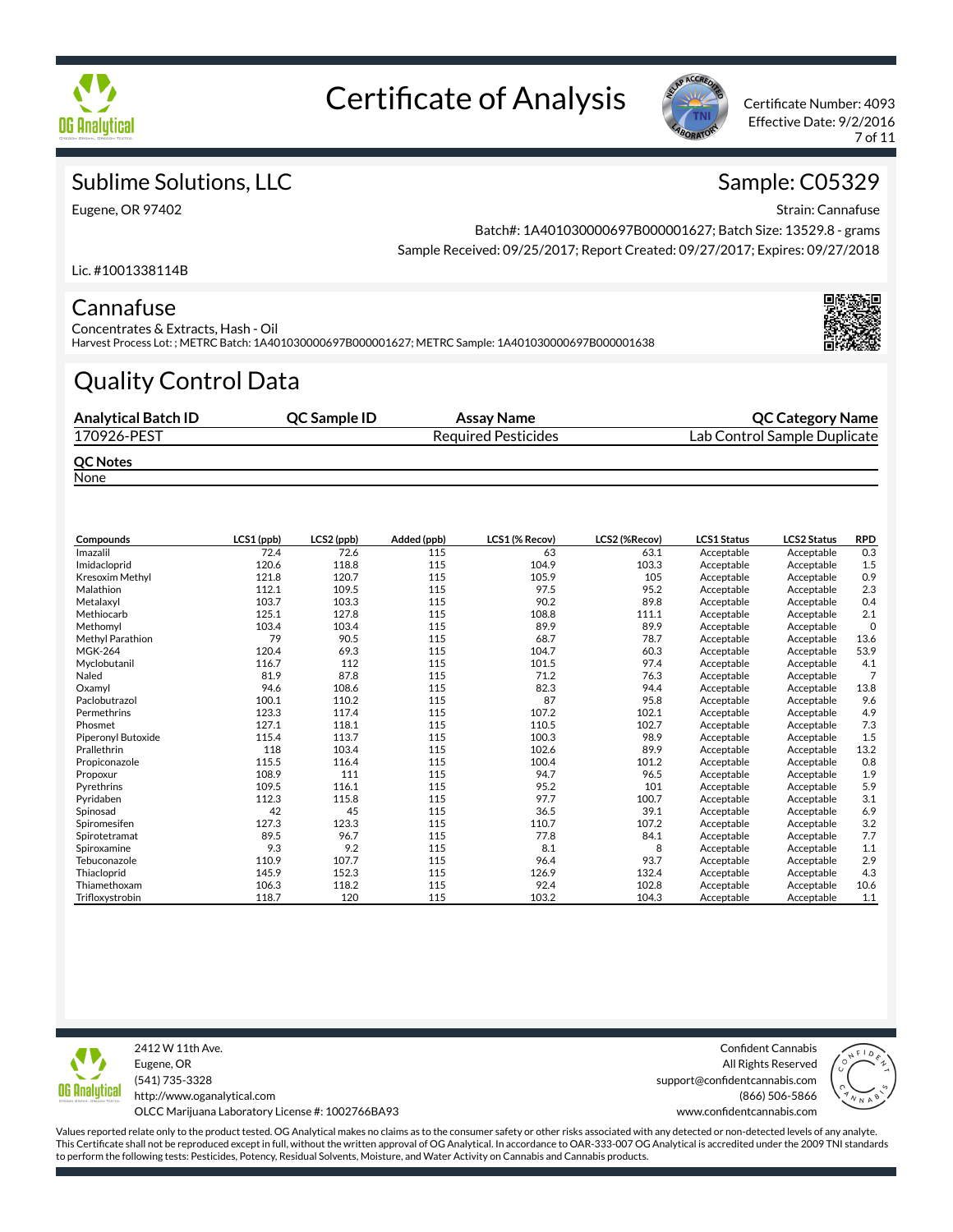



Effective Date: 9/2/2016 8 of 11

## Sublime Solutions, LLC

Eugene, OR 97402

## Sample: C05329

Strain: Cannafuse

Batch#: 1A401030000697B000001627; Batch Size: 13529.8 - grams Sample Received: 09/25/2017; Report Created: 09/27/2017; Expires: 09/27/2018

Lic. #1001338114B

### Cannafuse

Concentrates & Extracts, Hash - Oil Harvest Process Lot: ; METRC Batch: 1A401030000697B000001627; METRC Sample: 1A401030000697B000001638

# Quality Control Data

| <b>Analytical Batch ID</b> | <b>OC Sample ID</b> | Assay Name               | <b>QC Category Name</b> |
|----------------------------|---------------------|--------------------------|-------------------------|
| 170925-RS                  |                     | <b>Required Solvents</b> | <b>Blank</b>            |
| <b>QC Notes</b>            |                     |                          |                         |
| None                       |                     |                          |                         |

| Compounds              | Method Blank (ppb) | LCL (ug) | <b>Status</b>                |  |
|------------------------|--------------------|----------|------------------------------|--|
| Propane                | 0                  | 5        | < LCL, PASS                  |  |
| Isobutane              |                    |          | <lcl, pass<="" td=""></lcl,> |  |
| n-Butane               |                    |          | < LCL, PASS                  |  |
| 2-Methyl-Butane        |                    |          | < LCL, PASS                  |  |
| Pentane                |                    |          | < LCL, PASS                  |  |
| 2,2-Dimethyl-Butane    |                    |          | < LCL, PASS                  |  |
| 3-Methyl-Pentane       |                    |          | < LCL, PASS                  |  |
| 2,2-Dimethyl-Butane    |                    |          | < LCL, PASS                  |  |
| 2-Methyl-Pentane       |                    |          | < LCL, PASS                  |  |
| n-Hexane               |                    | 10       | < LCL, PASS                  |  |
| m-Xylene               |                    |          | < LCL, PASS                  |  |
| o-Xylene               |                    |          | < LCL, PASS                  |  |
| Ethyl-Benzene          |                    |          | < LCL, PASS                  |  |
| Benzene                |                    | 0.2      | < LCL, PASS                  |  |
| Toluene                |                    |          | < LCL, PASS                  |  |
| Dichloro-Methane       |                    |          | < LCL, PASS                  |  |
| Acetonitrile           |                    |          | < LCL, PASS                  |  |
| Methanol               | 0.79               |          | < LCL, PASS                  |  |
| Ethylene Oxide         |                    |          | < LCL, PASS                  |  |
| Ethyl-Ether            |                    |          | < LCL, PASS                  |  |
| Acetone                | 11.15              | 20       | < LCL, PASS                  |  |
| Ethyl-Acetate          |                    |          | < LCL, PASS                  |  |
| Tetrahydrofuran        |                    |          | < LCL, PASS                  |  |
| Cyclohexane            |                    |          | < LCL, PASS                  |  |
| Heptane                |                    |          | < LCL, PASS                  |  |
| Isopropyl-Acetate      |                    |          | < LCL, PASS                  |  |
| 1,4-Dioxane            |                    |          | < LCL, PASS                  |  |
| 2-Ethoxy-Ethanol       |                    |          | < LCL, PASS                  |  |
| Cumene                 |                    |          | < LCL, PASS                  |  |
| <b>Ethylene Glycol</b> |                    |          | < LCL, PASS                  |  |



2412 W 11th Ave. Eugene, OR (541) 735-3328 http://www.oganalytical.com OLCC Marijuana Laboratory License #: 1002766BA93

Confident Cannabis All Rights Reserved support@confidentcannabis.com (866) 506-5866 www.confidentcannabis.com

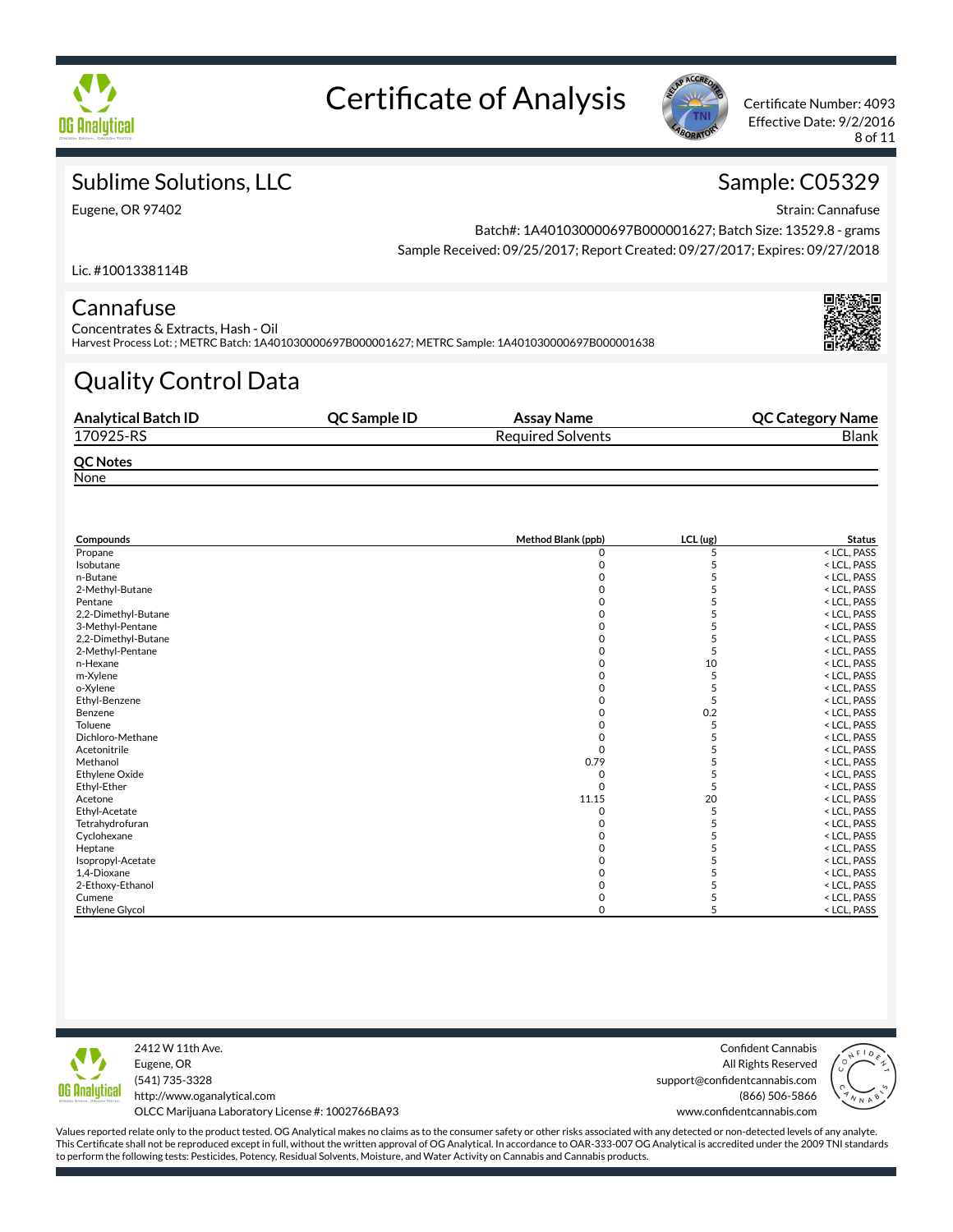



Effective Date: 9/2/2016 9 of 11

# Sublime Solutions, LLC

Eugene, OR 97402

## Sample: C05329

Strain: Cannafuse

Batch#: 1A401030000697B000001627; Batch Size: 13529.8 - grams Sample Received: 09/25/2017; Report Created: 09/27/2017; Expires: 09/27/2018

Lic. #1001338114B

### Cannafuse

Concentrates & Extracts, Hash - Oil Harvest Process Lot: ; METRC Batch: 1A401030000697B000001627; METRC Sample: 1A401030000697B000001638

# Quality Control Data

| <b>Analytical Batch ID</b> | QC Sample ID | Assay Name               | <b>QC Category Name</b> |
|----------------------------|--------------|--------------------------|-------------------------|
| 170925-RS                  |              | <b>Required Solvents</b> | <b>Blank</b>            |
| <b>QC Notes</b>            |              |                          |                         |
| None                       |              |                          |                         |
|                            |              |                          |                         |

| Compounds   | Method Blank (ppb) | $LCL$ (ug) | <b>Status</b>                  |
|-------------|--------------------|------------|--------------------------------|
| Isopropanol | V.14               |            | . PASS<br>$\sim$<br><b>LUI</b> |
| 2-Butanol   |                    |            | . PASS<br>$\sim$<br>ᇿᆫᆫ        |



2412 W 11th Ave. Eugene, OR (541) 735-3328 http://www.oganalytical.com OLCC Marijuana Laboratory License #: 1002766BA93

Confident Cannabis All Rights Reserved support@confidentcannabis.com (866) 506-5866 www.confidentcannabis.com

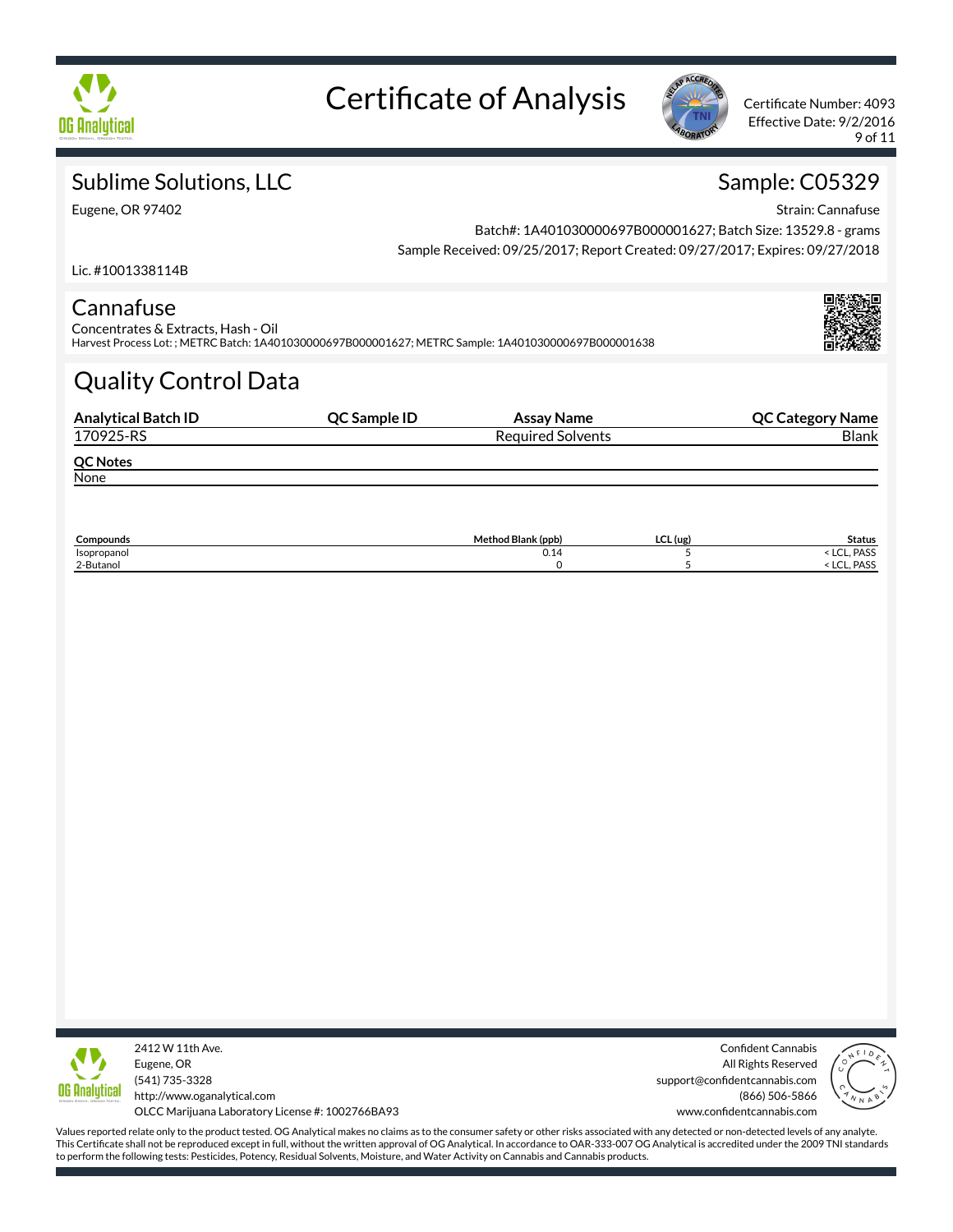



Effective Date: 9/2/2016 10 of 11

## Sublime Solutions, LLC

Eugene, OR 97402

## Sample: C05329

Strain: Cannafuse

Batch#: 1A401030000697B000001627; Batch Size: 13529.8 - grams Sample Received: 09/25/2017; Report Created: 09/27/2017; Expires: 09/27/2018

Lic. #1001338114B

### Cannafuse

Concentrates & Extracts, Hash - Oil Harvest Process Lot: ; METRC Batch: 1A401030000697B000001627; METRC Sample: 1A401030000697B000001638

# Quality Control Data

| <b>Analytical Batch ID</b>       | <b>OC Sample ID</b> | Assay Name               | <b>QC Category Name</b> |
|----------------------------------|---------------------|--------------------------|-------------------------|
| 170925-RS                        |                     | <b>Required Solvents</b> | Lab Control Sample      |
| <b>QC Notes</b><br><b>N</b> lama |                     |                          |                         |

None

| Compounds              | LCS1 (ppm) | LCS2 (ppm) | Added (ppb) | LCS1 (% Recov) | LCS2 (% Recov) | <b>LCS1 Performance</b> | <b>LCS2 Performance</b> | <b>RPD</b> status |
|------------------------|------------|------------|-------------|----------------|----------------|-------------------------|-------------------------|-------------------|
| Propane                | 12.83      | 12.9       | 11.93       | 107.5          | 108.1          | Acceptable              | Acceptable              | <30% PASS         |
| Isobutane              | 10.43      | 10.33      | 10.71       | 97.4           | 96.5           | Acceptable              | Acceptable              | <30% PASS         |
| n-Butane               | 10.25      | 10.35      | 10.12       | 101.3          | 102.3          | Acceptable              | Acceptable              | <30% PASS         |
| 2-Methyl-Butane        | 9.16       | 9.15       | 9.16        | 100            | 99.9           | Acceptable              | Acceptable              | <30% PASS         |
| Pentane                | 9.05       | 9          | 9.04        | 100.1          | 99.6           | Acceptable              | Acceptable              | <30% PASS         |
| 2,2-Dimethyl-Butane    | 9.02       | 9.14       | 9.59        | 94.1           | 95.3           | Acceptable              | Acceptable              | <30% PASS         |
| 2-Methyl-Pentane       | 8.87       | 9.03       | 9.37        | 94.7           | 96.4           | Acceptable              | Acceptable              | <30% PASS         |
| 2,3-Dimethyl-Butane    | 8.14       | 8.15       | 8.72        | 93.3           | 93.5           | Acceptable              | Acceptable              | <30% PASS         |
| 3-Methyl-Pentane       | 8.27       | 8.36       | 9.01        | 91.8           | 92.8           | Acceptable              | Acceptable              | <30% PASS         |
| n-Hexane               | 8.22       | 8.28       | 8.92        | 92.2           | 92.8           | Acceptable              | Acceptable              | <30% PASS         |
| m-Xylene               | 7.66       | 8          | 10.7        | 71.6           | 74.8           | Acceptable              | Acceptable              | <30% PASS         |
| o-Xylene               | 7.65       | 8          | 10.62       | 72             | 75.3           | Acceptable              | Acceptable              | <30% PASS         |
| Ethyl-Benzene          | 7.83       | 8.16       | 10.54       | 74.3           | 77.4           | Acceptable              | Acceptable              | <30% PASS         |
| Benzene                | 8.22       | 8.13       | 9.31        | 88.3           | 87.3           | Acceptable              | Acceptable              | <30% PASS         |
| Toluene                | 8.25       | 8.33       | 10.08       | 81.8           | 82.6           | Acceptable              | Acceptable              | <30% PASS         |
| Dichloro-Methane       | 8.65       | 8.66       | 9.3         | 93             | 93.1           | Acceptable              | Acceptable              | <30% PASS         |
| Acetonitrile           | 8.07       | 8.02       | 8.46        | 95.4           | 94.8           | Acceptable              | Acceptable              | <30% PASS         |
| Methanol               | 7.96       | 7.89       | 8.56        | 93             | 92.2           | Acceptable              | Acceptable              | <30% PASS         |
| <b>Ethylene Oxide</b>  | 8.2        | 7.98       | 8.18        | 100.2          | 97.6           | Acceptable              | Acceptable              | <30% PASS         |
| Ethyl-Ether            | 8.54       | 8.53       | 9           | 94.9           | 94.8           | Acceptable              | Acceptable              | <30% PASS         |
| Acetone                | 5.83       | 6.16       | 10.4        | 56.1           | 59.2           | Low                     | Low                     | <30% PASS         |
| Ethyl-Acetate          | 8.37       | 8.35       | 9.36        | 89.4           | 89.2           | Acceptable              | Acceptable              | <30% PASS         |
| Tetrahydrofuran        | 7.31       | 7.36       | 8.51        | 85.9           | 86.5           | Acceptable              | Acceptable              | <30% PASS         |
| Cyclohexane            | 8.27       | 8.65       | 9.49        | 87.1           | 91.1           | Acceptable              | Acceptable              | <30% PASS         |
| Heptane                | 7.46       | 7.68       | 8.62        | 86.5           | 89.1           | Acceptable              | Acceptable              | <30% PASS         |
| Isopropyl-Acetate      | 7.43       | 7.48       | 8.72        | 85.2           | 85.8           | Acceptable              | Acceptable              | <30% PASS         |
| 1,4-Dioxane            | 8.29       | 7.82       | 9.98        | 83.1           | 78.4           | Acceptable              | Acceptable              | <30% PASS         |
| 2-Ethoxy-Ethanol       | 8.3        | 8.76       | 10.45       | 79.4           | 83.8           | Acceptable              | Acceptable              | <30% PASS         |
| Cumene                 | 16.84      | 14.55      | 10.73       | 156.9          | 135.6          | High                    | High                    | <30% PASS         |
| <b>Ethylene Glycol</b> | 10.01      | 9.94       | 11.35       | 88.2           | 87.6           | Acceptable              | Acceptable              | <30% PASS         |



2412 W 11th Ave. Eugene, OR (541) 735-3328 http://www.oganalytical.com OLCC Marijuana Laboratory License #: 1002766BA93

Confident Cannabis All Rights Reserved support@confidentcannabis.com (866) 506-5866